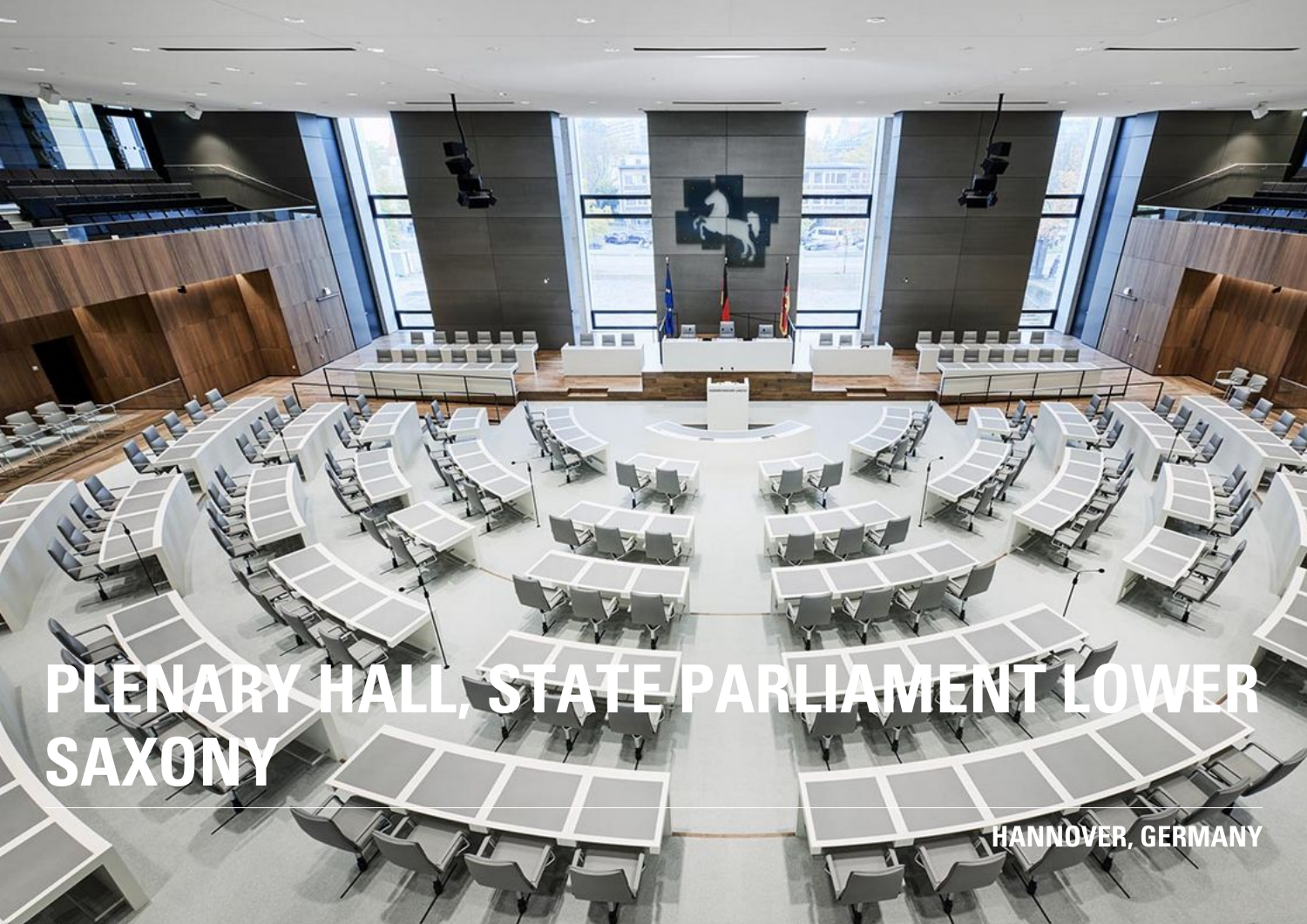

## **General:**

| Concept/Product:         | Interior fit-out and furnishings, Dry lining systems, Partition<br>Systems, Doors                                       |
|--------------------------|-------------------------------------------------------------------------------------------------------------------------|
| <b>Building Type:</b>    | Government building                                                                                                     |
| Client:                  | <b>Federal Construction Management Hanover</b>                                                                          |
| Architecture:            | blocher partners                                                                                                        |
| <b>Company Division:</b> | Lindner SE   Fit-Out North.Northwest Germany, Lindner SE  <br>Interior Fit-out and Furnishings, Lindner SE   Partitions |
| Completion:              | 2017                                                                                                                    |

## **Description:**

The old plenary hall of the State Parliament Lower Saxony started to show signs of old age after decades of use since it was constructed in 1962. Among them were missing transparency, some constructional defects as well as improper accessibility. In 2014, the decision was made for

the parliament building to be modernised from ground up. The exterior remained mostly the same, while the interior saw massive changes. What followed was the redevelopment of the plenary hall and its surroundings, the meeting and office areas, the visitor areas as well as the canteen. The planner´s aim was to redevelop the building with focus on today´s needs while reinterpreting the spirit of its initial architect, Dieter Oesterlen.

Lindner AG contributed to the interior fit-out of the new plenary hall area with several works. Dry construction works have been carried out in the hall itself, the foyer and the restaurant. Furthermore, the foyer area was separated with Lindner Life Freeze 137 glass partitions. Within these partitions and in several other places, Lindner doors can be found both as standard doors and fire protection doors. The plenary hall and its neighbouring hallways saw the fitting of real-wood veneered wall claddings of type FIREwood. The front end of the hall was was cladded with an acoustically effective wall cladding built with powdercoated steel plates. An artistic adaptation of the Lower Saxonian coat of arms was constructed with laminated safety glass and placed upon this wall cladding. Lindner also supplied fixed furniture in the form of control desks.

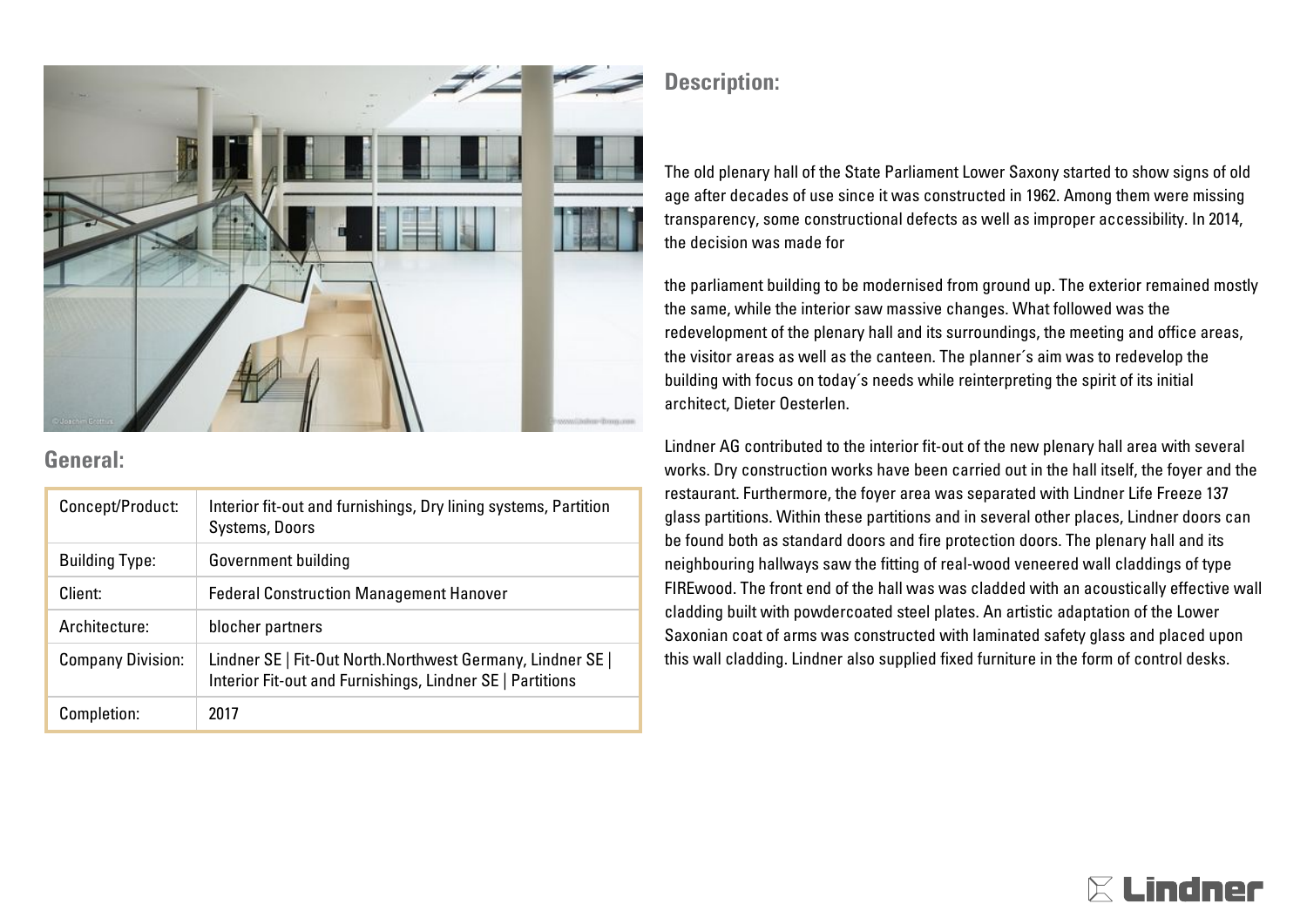



## **Completed Works:**

**Furniture** Built-in fixtures **Walls** FIREwood wall claddings **Walls** Wall claddings **Ceilings** FIREwood ceiling claddings COMPprint **Balustrades** Balustrade claddings

**Rendering and plastering works** Acoustic plaster **Plasterboard ceiling systems** Perforated plasterboard ceilings Plasterboard ceilings **Glass partitions** Lindner Life glass partitions **Doors** Doors for wall systems - Lindner Plus **Wooden doors**

Fire Protection Doors

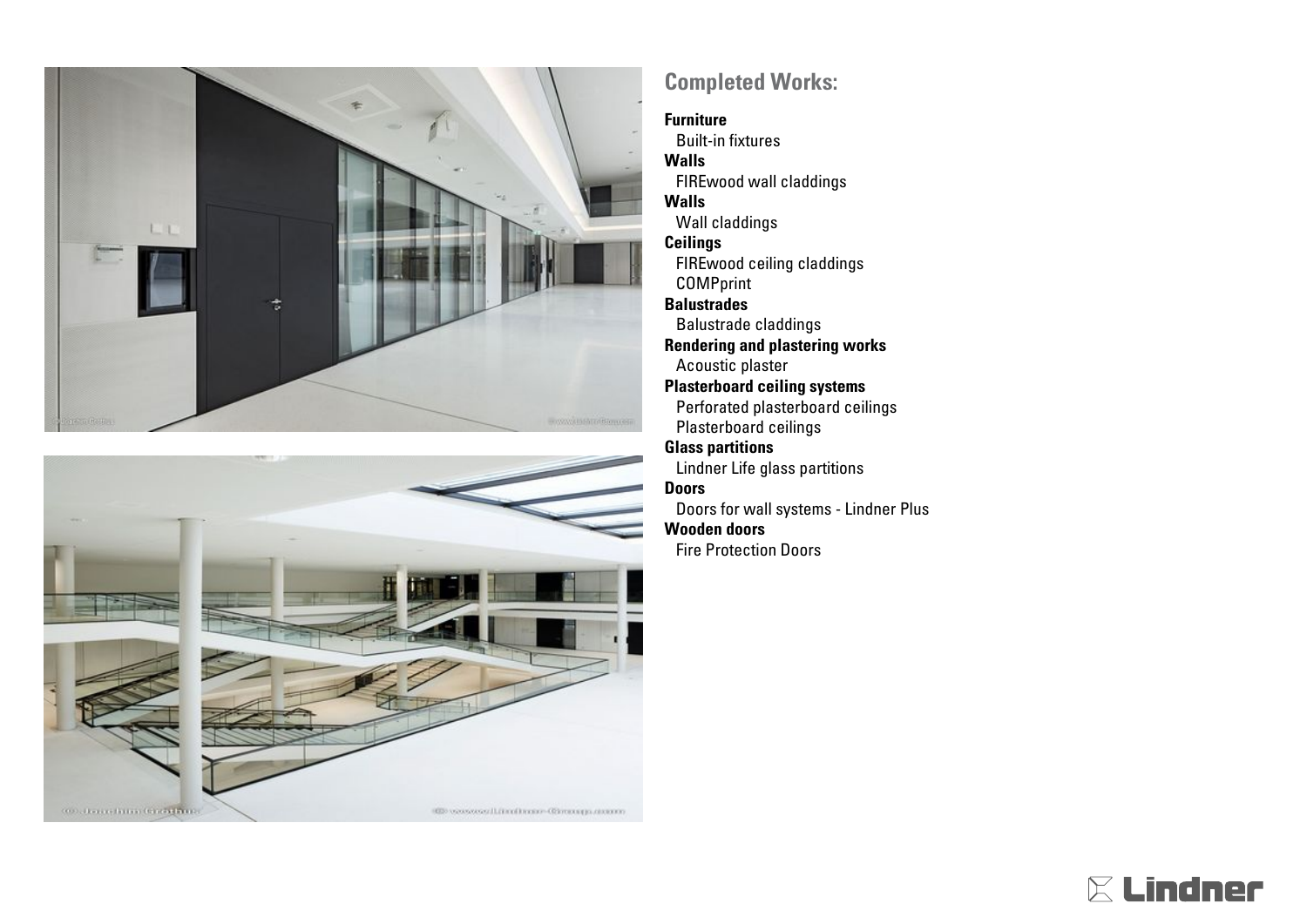





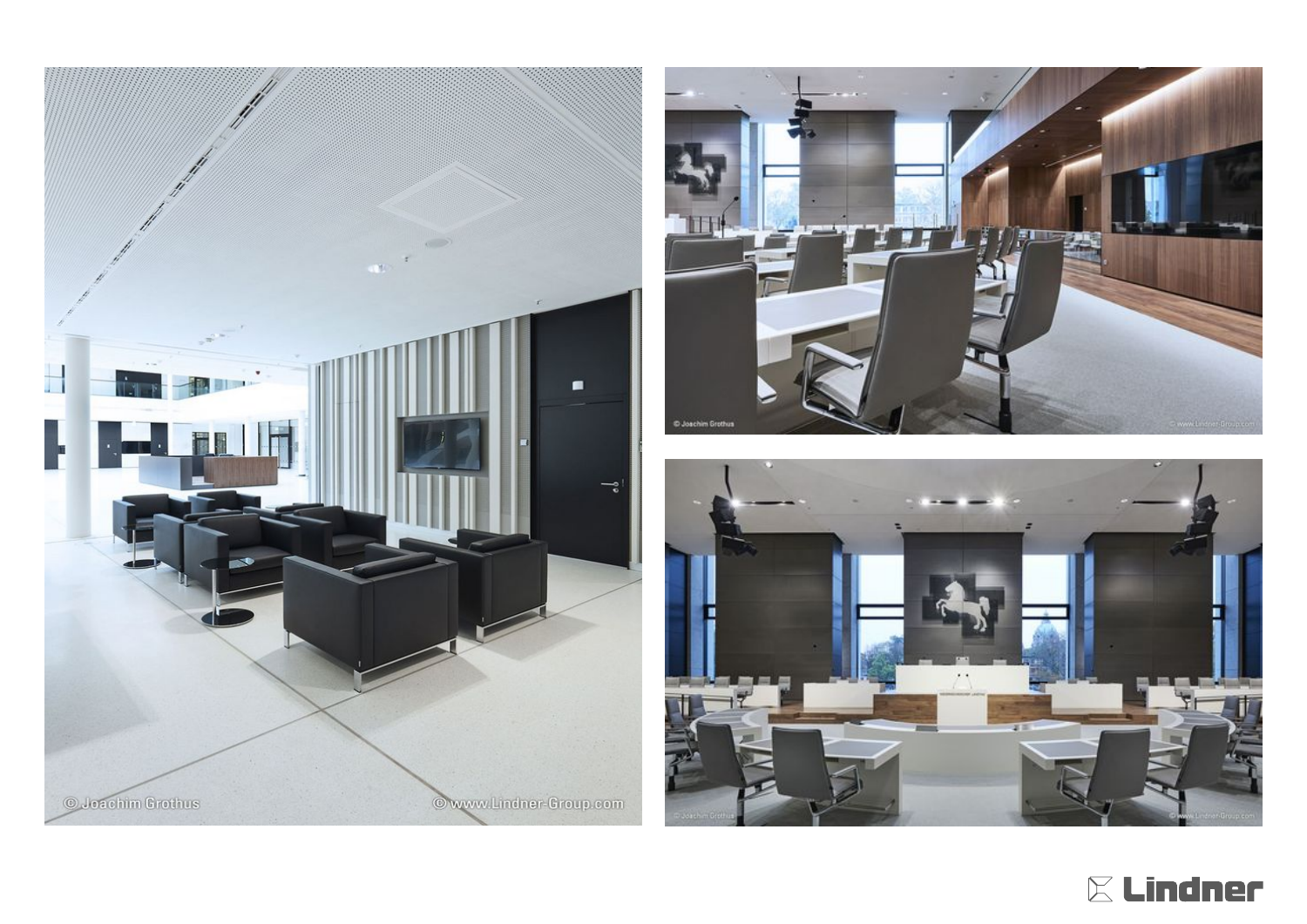

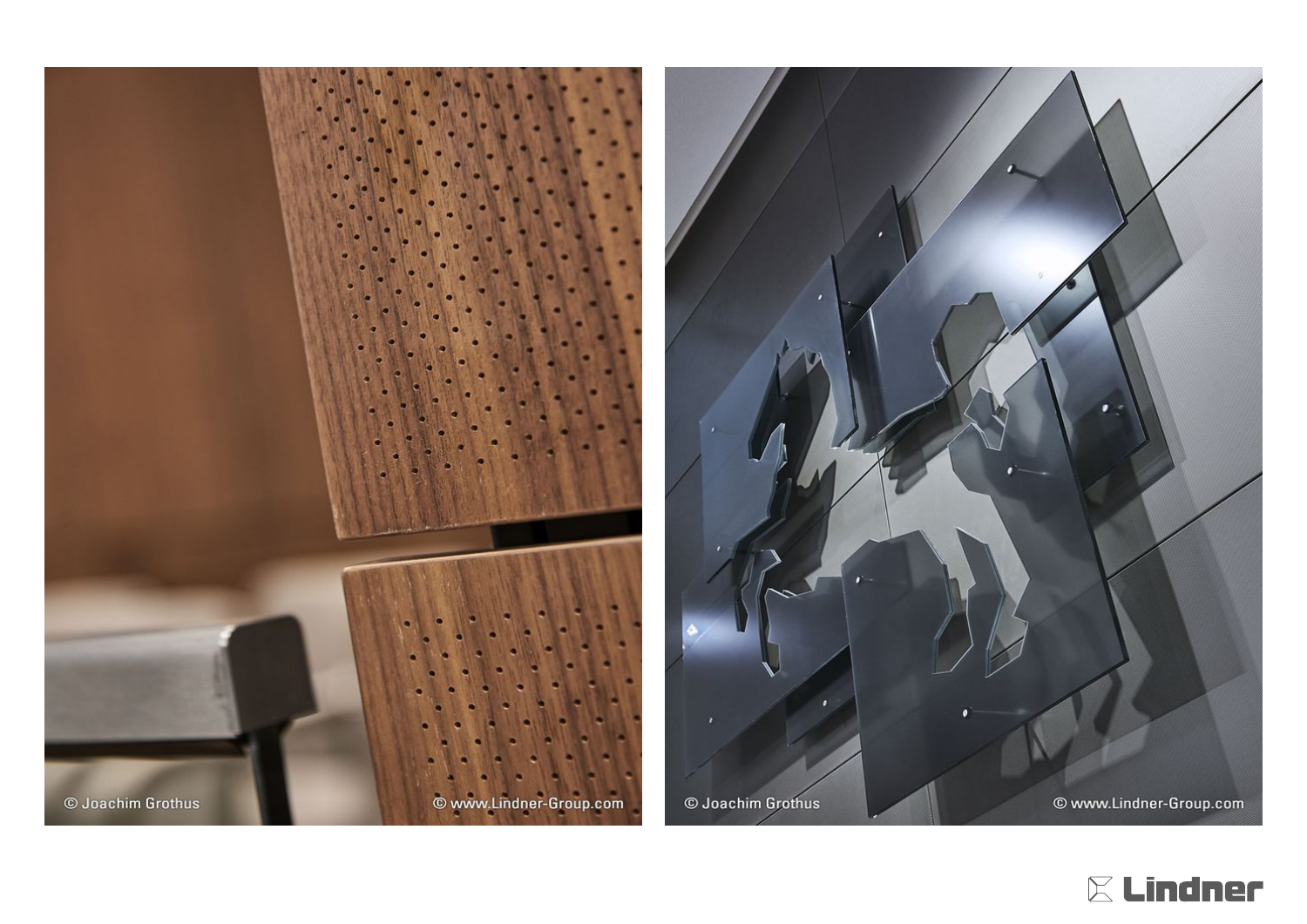